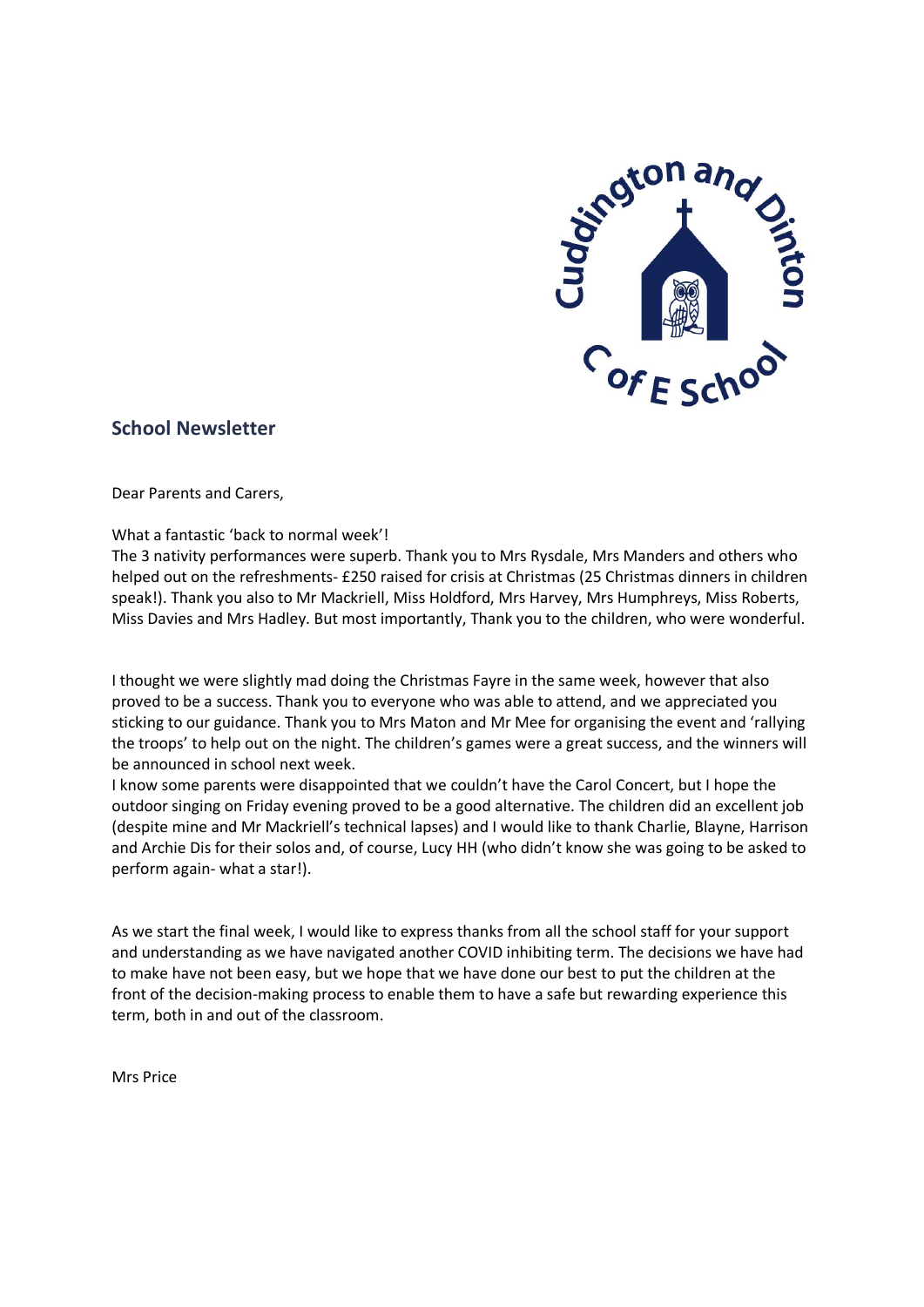#### **Omicron variant of COVID**

We will continue with the established programme of handwashing, hand sanitising and spraying tables to keep everyone as protected as possible. However, please do not send your child to school if they have any symptoms. Any child with a cough or cold will be isolated and you will be asked to come and collect them from school as soon as possible.

We fully expect the school to be open as normal in January and ask that you follow the Government guidelines during the Christmas break to limit the impact of COVID. If there are any changes to this, we will notify you via Schoolcomms.

# **Santa's visit to the Infant site**

Santa will be coming to see the Infants on Thursday  $16<sup>th</sup>$  December. He will be social distancing and will have done a lateral flow test before his sleigh arrives. When giving the presents to the children, he will hand them to a member of staff who will then hand them to the children. We obviously have his North Pole contact details, should we need to inform him of any COVID in school.

# **Christmas Jumper Day**

We have chosen to do 'Christmas Jumper Day' on Thursday 16<sup>th</sup> December. Your child/children can wear anything Christmassy (head attire, onesie, Christmas jumper) with their school uniform and we ask you to make a minimum donation of £1 to Save the Children, via Schoolcomms. We thought Santa might like to see them looking Christmassy!

# **Christmas Trees from Hartwell Nurseries**

The Infant and Junior Christmas trees have kindly been donated by Hartwell Nurseries.

# **Christmas Fayre**

F4CADs will hopefully be able to send an update out before the end of the term. Thank you to Native Feasts for their kind donation of gingerbread men for some extra tasty treats on the refreshments stall at the fayre.

#### **Proud of Bucks Awards to Young People**

The Proud of Bucks Awards, generously sponsored by The Clare Foundation, are a fantastic way to celebrate all those who have gone above and beyond in their local community. The awards aim to shine a local light on adults, young people and community groups that deserve recognition for their contribution within Buckinghamshire's amazing communities. For more information, including how to submit your nomination please take a look at the Proud of Bucks Community Awards webpage: <https://www.buckinghamshire.gov.uk/community-and-safety/proud-of-bucks-awards/>

Important Dates -

14th December crafts that were not collected at the fayre will be available afterschool 16th December Christmas jumper Day and Junior quiz 16th December Infants Christmas party and Santa visit 17th December Half Day finish 1.15pm Infants, 1.30pm Juniors

Payments Open -

Donations 2021 (junior site food contributions) Willersley Castle Christmas crafts